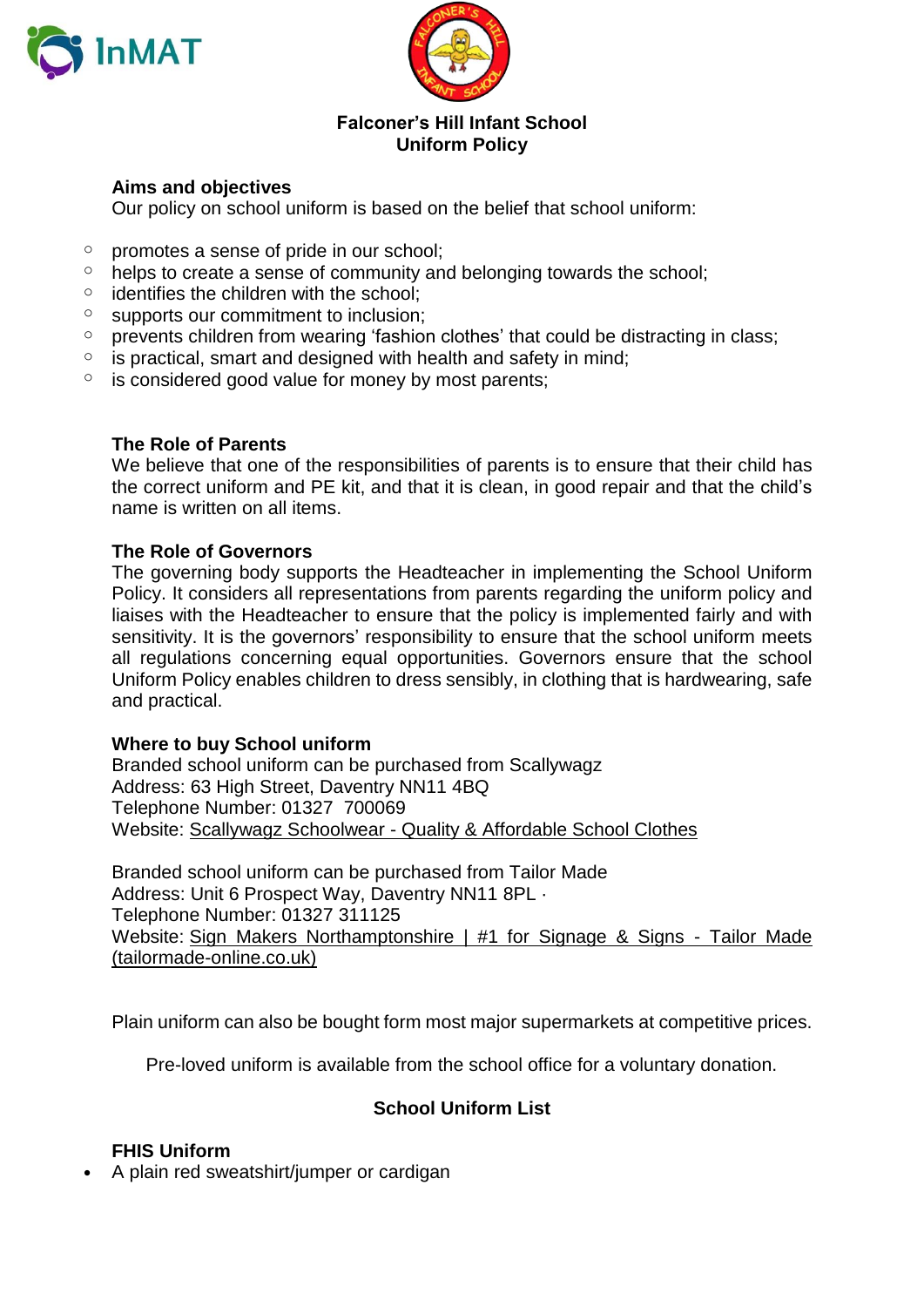



- A FHIS branded red sweatshirt/jumper or cardigan
- Grey/black long trousers
- Red pinafore dress
- White plain t-shirt
- White/dark socks or tights

### **P.E. Kit**

- Any form of joggers or leggings
- A hoodie/jumper (during the winter months)
- A t-shirt (during the summer months)
- Trainers/pumps

# **Headscarves/Hijjab**

These may be worn for religious reasons but must be navy blue, black, or white.

#### **Jewellery**

It is not appropriate for children to wear jewellery except for religious reasons.

#### **School Bags**

There is no reason for children to bring large bags into school. There is a great shortage of space in the cloakrooms and large bags exacerbate the problem. Lunch boxes can be carried and stored in the cloakroom.

#### **Equality Impact Assessment**

We as a school community have a commitment to promote equality. Therefore, an equality impact assessment has been undertaken and we believe this policy is in line with the Equality Act 2010 as it is fair, it does not prioritise or disadvantage any pupil and it helps to promote equality at this school.

#### **Adaptations to the Policy**

Certain adaptations to this policy will be considered based upon parents presenting them to the Headteacher. Any formal requests for adaptions to this policy should be made in writing to the Headteacher.

#### **Monitoring and Review**

The governing body monitors and reviews the school uniform policy through its committee work by: seeking the views of parents, to ensure that they agree with and support the policy; considering, with the Headteacher, any requests from parents for individual children to have special dispensation with regard to school uniform;

| Name:                    | <b>Uniform Policy</b>     |
|--------------------------|---------------------------|
| Approved by:             | <b>Board of Governors</b> |
| <b>Approval Date:</b>    | January 2022              |
| <b>Review frequency:</b> | 2 years                   |